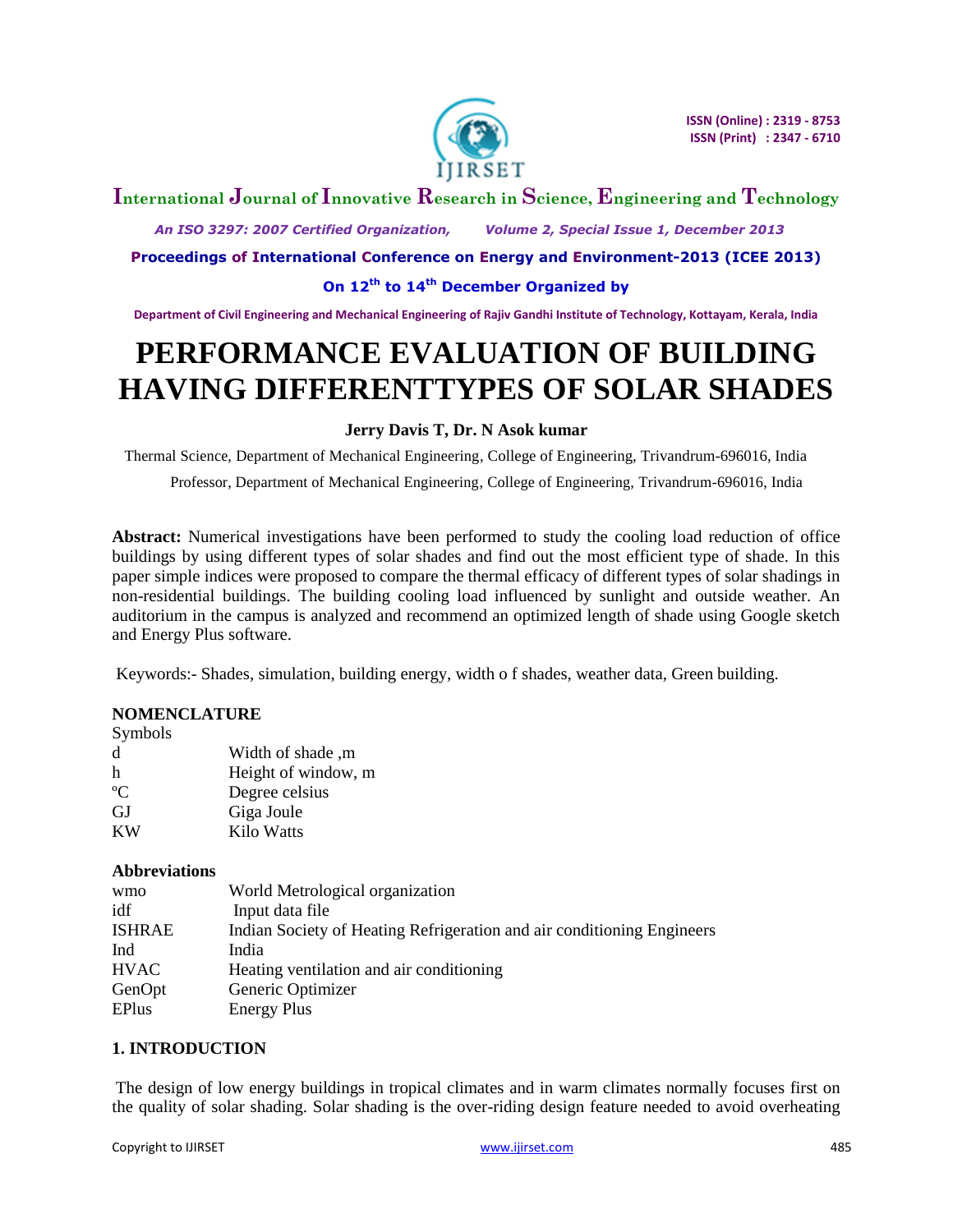inside the building and thus decrease the cooling capacity of air conditioning. The capital cost of installation and the operating time of air conditioning systems can be reduced or avoided if solar shading is combined with architectural design features such as cross natural ventilation. As reduction of the energy consumption of the building sector constitutes now a priority objective, consideration of natural lighting also is essential. Finding building energy performance problems is a critical step in improving energy efficiency in buildings and in reaching a building's performance goals established during design

As buildings become more energy efficient, not only does their total energy use decrease, but there is also a shift in the distribution of energy end uses, such that occupant behavior plays an increasing role. These actions also add considerable uncertainty in predicting how a building will perform, during design. Window shading devices, which include roller shades, venetian blinds, vertical blinds or louvers, and which can be interior, exterior, or between window panes, provide significant control over day lighting, thermal and visual comfort, views and privacy, while also affecting heating and cooling loads.

## **1.1 Energy plus**

Using Energy Plus software, one can predict type of shading having least total energy consumption. Since the simulation is fast one can optimize the dimensions of solar shade. Simulations can done for existing as well as future buildings EPlus is a new building energy simulation program that combines the best features of the BLAST and DOE–2 programs along with many new capabilities. Connectivity and extensibility were overriding objectives in the design and development process to facilitate third party interface and module development. Energy Plus not only combines the best features of the BLAST and DOE–2 programs, but also represents a significant step forward in terms of computational techniques and program structures. As load calculation and energy simulation methods become more accurate, more detailed models must be created to include the effects of different architectural components and systems in the calculations. Energy Plus software is mainly developed to simulate the performance of the buildings. It is a thermal load and energy analysis simulation software. Based on user inputs for building itself and operational properties, it calculates heating and cooling loads to maintain temperature set points year round. The design of a building or the analysis of an existing building with the software will show how efficient the building is or will be, and also helps finding the best efficient choice of the whole building system. For building drawings and envelope details as windows, doors or shading, Google Sketch-up tools are used .Building Parameters such as location (latitude, longitude), orientation are entered at the very beginning. Internal loads (occupancy, lighting, equipment etc.) that differ as per building shall be inputted by the user; although solar loads and conduction loads are calculated by the program itself regarding the location, orientation and time of day, also outdoor weather properties. Loads and schedules are to be defined in order to simulate building's behavior throughout the desired time period.

M. David et al[1] were proposed to compare the thermal and visual efficacy of different types of solar shadings in non-residential buildings. These indices can be derived from the results of numerical simulations that include thermal and day lighting analysis such as the Energy Plus software.

William O'Brien et all [2] This paper provides a comprehensive and critical review of experimental and study methodologies for manual shade operation in office buildings.

F.A. Ansari, et al[3] The cooling load calculation described in the present paper is simply based on the rule of thumb. It may be called a computer version of cooling load estimation form.

Hema Sree Rallapalli [4] A Comparison of EnergyPlus and eQUEST Whole Building Energy Simulation Results for a Medium Sized Office Building. Author explained the capabilities of Energy Plus in comparison with other simulation software. From the above literature survey, it can be seen that many of the previous investigators have focused their attention on experimentally determine the cooling load from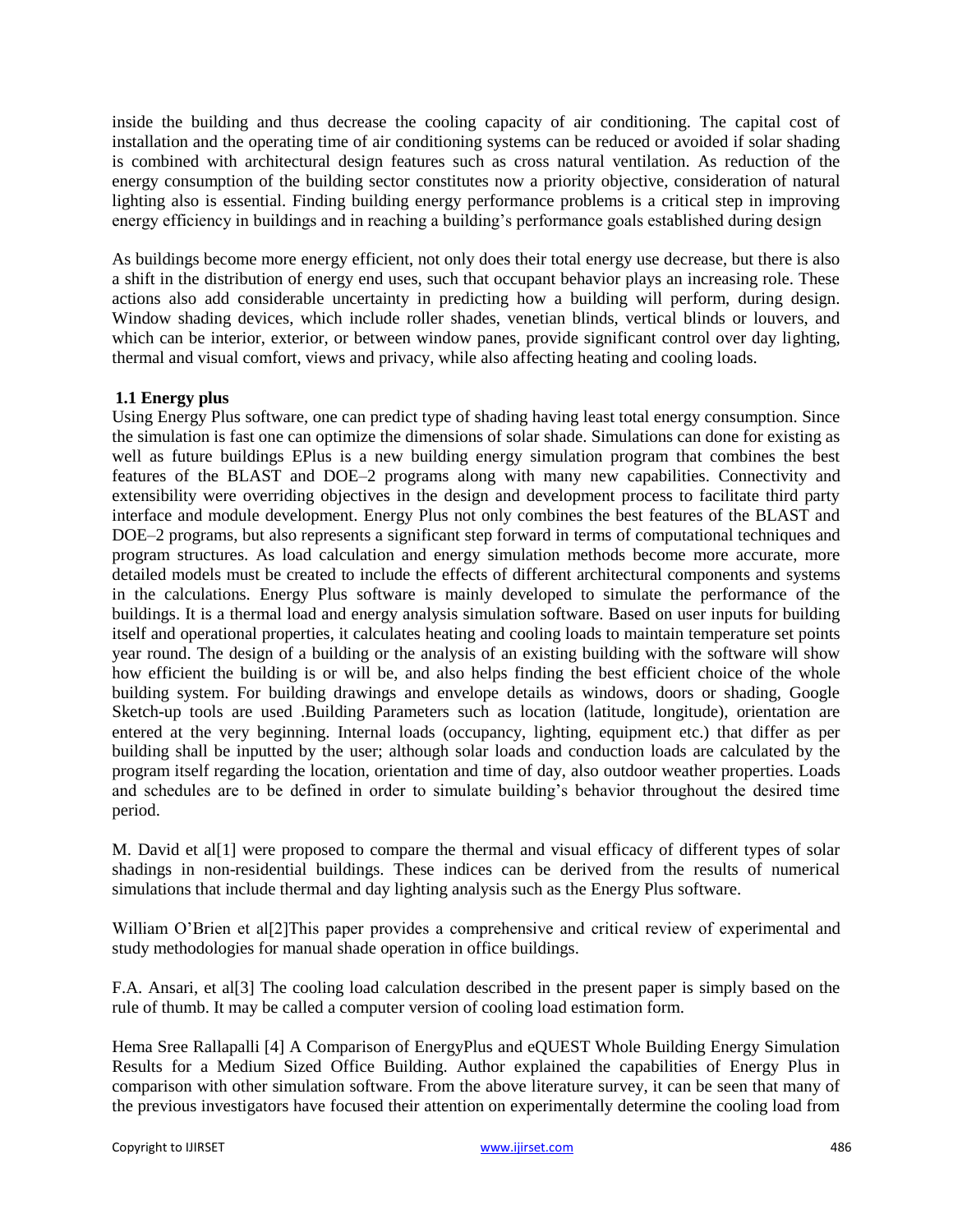real building data and also there are some limitations in the predecessor simulation software of Energy plus.

Natasa Djuric<sup>[5]</sup> on his doctoral thesis Real-time supervision of building HVAC system performance. This thesis presents techniques for improving building HVAC system performance in existing buildings generated using simulation-based tools and real data.

Kemal Ozgen Birol[6] in his master thesis aims to present efficient technologies providing energy savings in buildings, to present green building concept and alternative energy simulation software.

Waters [7] have demonstrated the importance of selecting a proper model for indoor convection in accurately performing load calculations.

In this work, Numerical investigations have been performed to study the cooling load reduction of office buildings by using different types of solar shades and find out the most efficient type of shade. By varying the width of shades for different types of solar shades an optimal value of width of shade is obtained.

## **2. NUMERICAL MODELING AND ANALYSIS**

The modeling the office and simulation is done by Google sketch and Energy Plus version 7.2.0. Geometry of the case study is shown in fig.1



Fig 1: Geometry of study

## **2.1 Geometry**

Building size: 3m x 4m x 2.7m Window size: 1.35m x 1.2m Shade Thickness: 3.5cm

## **2.2 The weather conditions**

For my study the weather data of Trivandrum is used. The weather data are arranged by world metrological organization. The weather file .epw is obtained from Asian wmo region 2-Ind-Trivandrum 433710 (ISHRAE).

## **2.3. Materials of wall, floor, roof**

M15200mm heavy weight concrete,G01a19mm gypsum board, F16 Acoustic tile.

Copyright to IJIRSET and the control of the control of the control of the control of the control of the control of the control of the control of the control of the control of the control of the control of the control of th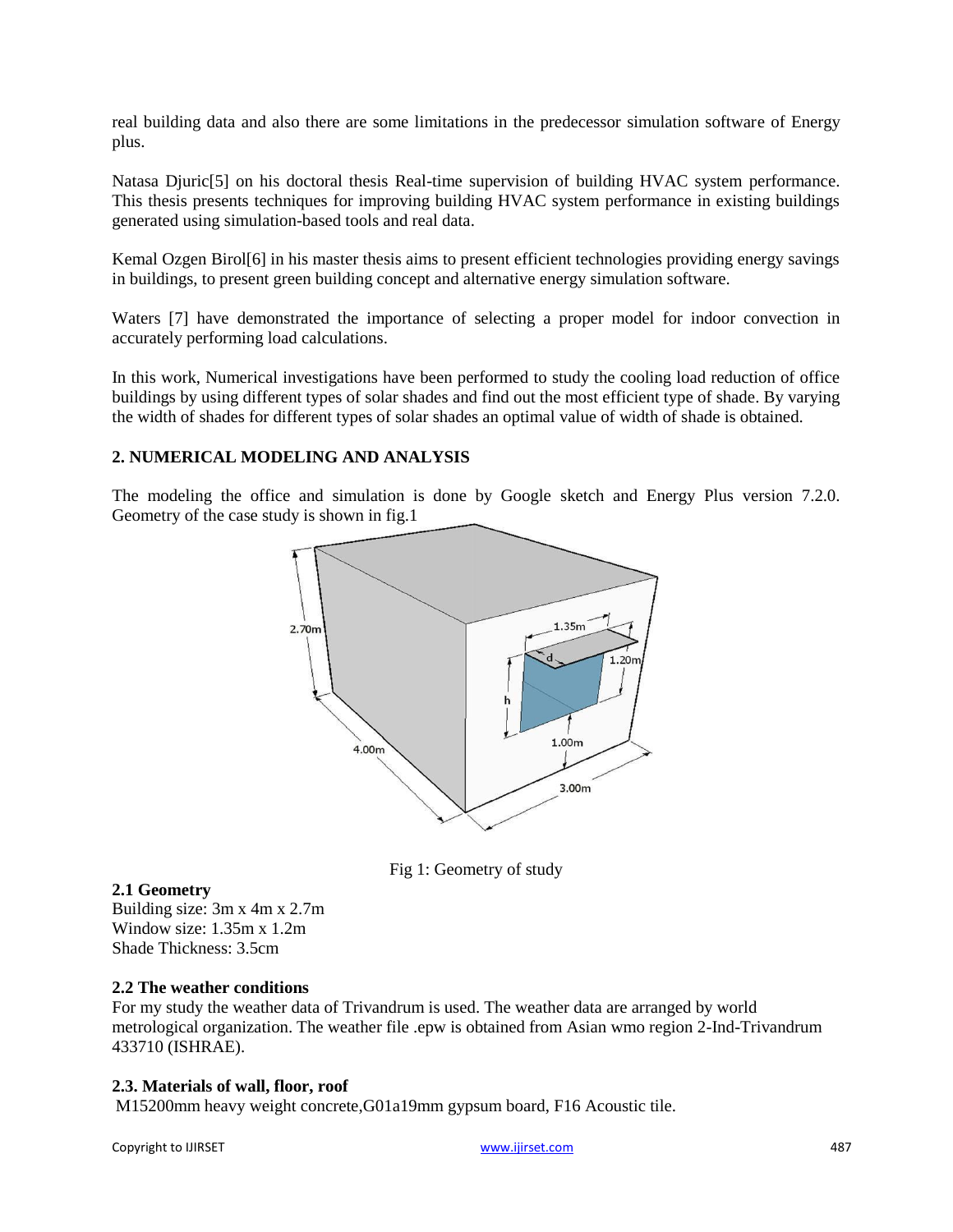**2.4 Heating and cooling set point** Heating set point 20°C and cooling set point 25°C.Constant set point thermostat.

#### **2.5. Methodology**

In this thesis simple indices were proposed to compare the thermal load and shading efficacy of different types of shades types of solar shadings in non-residential buildings Numerical procedure was done using, Google sketch coupled with EnergyPlus software. The physical geometry consists of an office building with dimensions 3m x 4m x 2.7m and a window on north side building having dimensions 1.35m x 1.2m.The building geometry was created in Google sketch is simulated in Energy Plus software. The required weather file of Trivandrum city is obtained from Energy Plus weather data file. The input file used for simulation is idf. By using Energy Plus different cooling loads obtained for each type of shades also simulate by varying the shade length and finds the optimum length where the load is minimum.

#### **2.6. Simulation**

Energy Plus software allows study of the solar efficiency of the solar shading as well as thermal loads of room The sky radiance distribution is based on an empirical model based on radiance measurements of real skies. Even if Energy Plus uses a zonal model to solve the thermal balance, the solar radiation distribution on the building is spatially defined. The shadow of a solar protection is accurately taken into account for evaluating the solar gains through windows. An ideal load air system is set up in order to evaluate the cooling load. This object of the Energy Plus program permits to assess the theoretical thermal loads needed to achieve the thermal balance at any time step of the simulation

The case study (Fig.1) is a typical office of 12 m2.The window-to-wall ratio is 20%.This ratio corresponds to the recommend opening area for office buildings in Trivandrum, Kerala. Here we obtain the result of annual energy consumption of building for different types of solar shades Solar shading is the over-riding design feature needed to avoid overheating inside the building and thus decrease the cooling capacity of air conditioning. The present work is aimed to conduct a numerical and experimental study on different types of solar shadings and its efficacy and to obtain a building with less energy consumption

#### **3. RESULTS AND DISCUSSIONS**

#### **3.1 Validation**

The results from Energy plus software is compared with the results in F.A Ansari et al[3] Here the author used Window with shading carrier software to obtain the Gross cooling load with no shading and the value is 16.91KW.Building dimension for our validation is 15m x 7m x 3m In our numerical simulation of same building using Energy plus obtained a value of 20.5KW. The error may be due to Ideal air system used in energy plus for easiness of HVAC design load. The closeness of the values indicates the trustworthiness of Energyplus software.

#### **3.2 Types of shades**

- 1. Simple Overhang
- 2. Simple Overhang with 45 Degree inclination
- 3. Vertical side fin
- 4. Rectangular side fin
- 5. Arc+ Triangular side fin
- 6. Triangular.

NORTH=3.53GJ SOUTH=3.54GJ EAST=3.58GJ WEST3.63GJ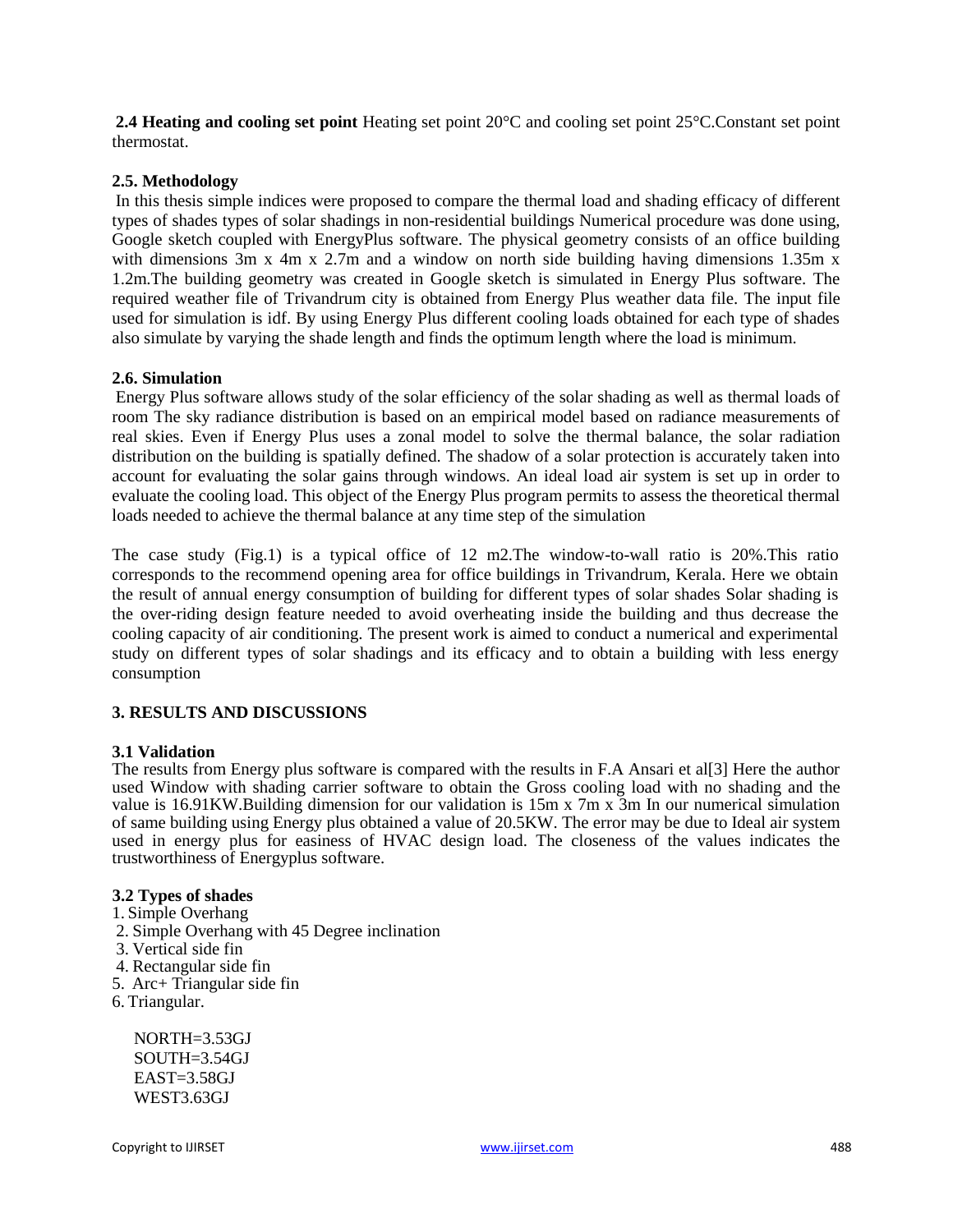

Fig 2: Simple overhang

Table 1: Annual Total Energy of building of Simple overhang

| Width of shade | Total building energy (GJ) |
|----------------|----------------------------|
| $d=0.3m$       | 7.06                       |
| $d=0.6m$       | 6.99                       |
| $d=0.9m$       | 6.97                       |
| $d=1.2m$       | 6.95                       |
| $d=1.5m$       | 6.93                       |
| $d=1.8m$       | 6.925                      |
| $d=2.1m$       | 6.924                      |
| $d=2.4m$       | 6.921                      |



Fig 3: Vertical side fin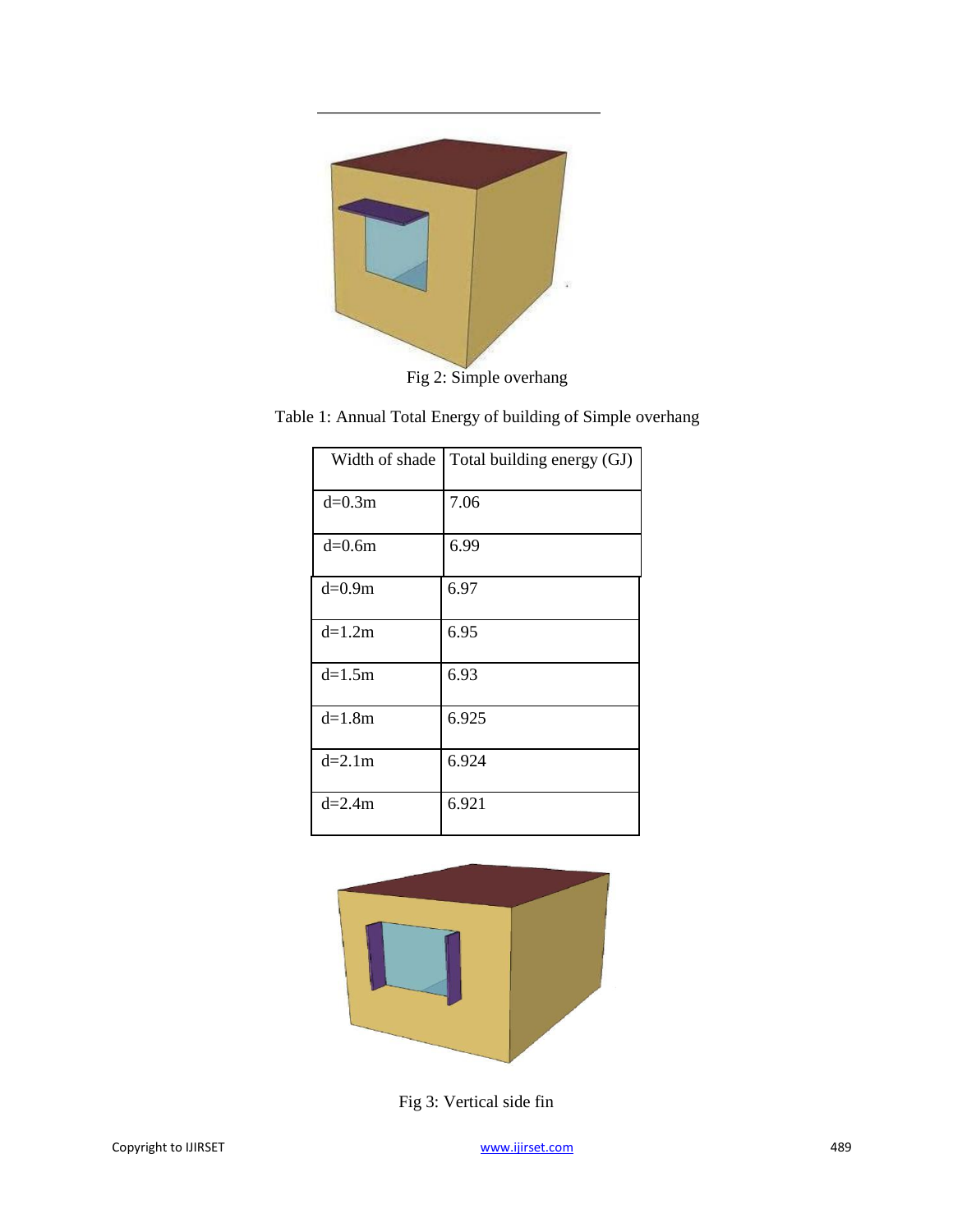| Width of shade       | <b>Total Building energy</b><br>(GJ) |
|----------------------|--------------------------------------|
| $d=0.3m$             | 7.14                                 |
| $d=0.6m$             | 7.09                                 |
| $d=0.9m$             | 7.01                                 |
| $d=1.2m$             | 6.98                                 |
| $\overline{d}$ =1.5m | 6.97                                 |

Table 2: Annual Total Energy of building of Vertical side fin



Fig 4: Rectangular side half fin

Table 3: Annual Total Energy of building of Rectangular side half fin

| Width of shade | <b>Total Building energy</b><br>(GJ) |
|----------------|--------------------------------------|
| $d=0.3m$       | 6.93                                 |
| $d=0.6m$       | 6.87                                 |
| $d=0.9m$       | 6.8                                  |
| $d=1.2m$       | 6.72                                 |
| $d=1.5m$       | 6.68                                 |
| $d=1.8m$       | 6.678                                |
| $d=2.1m$       | 6.68                                 |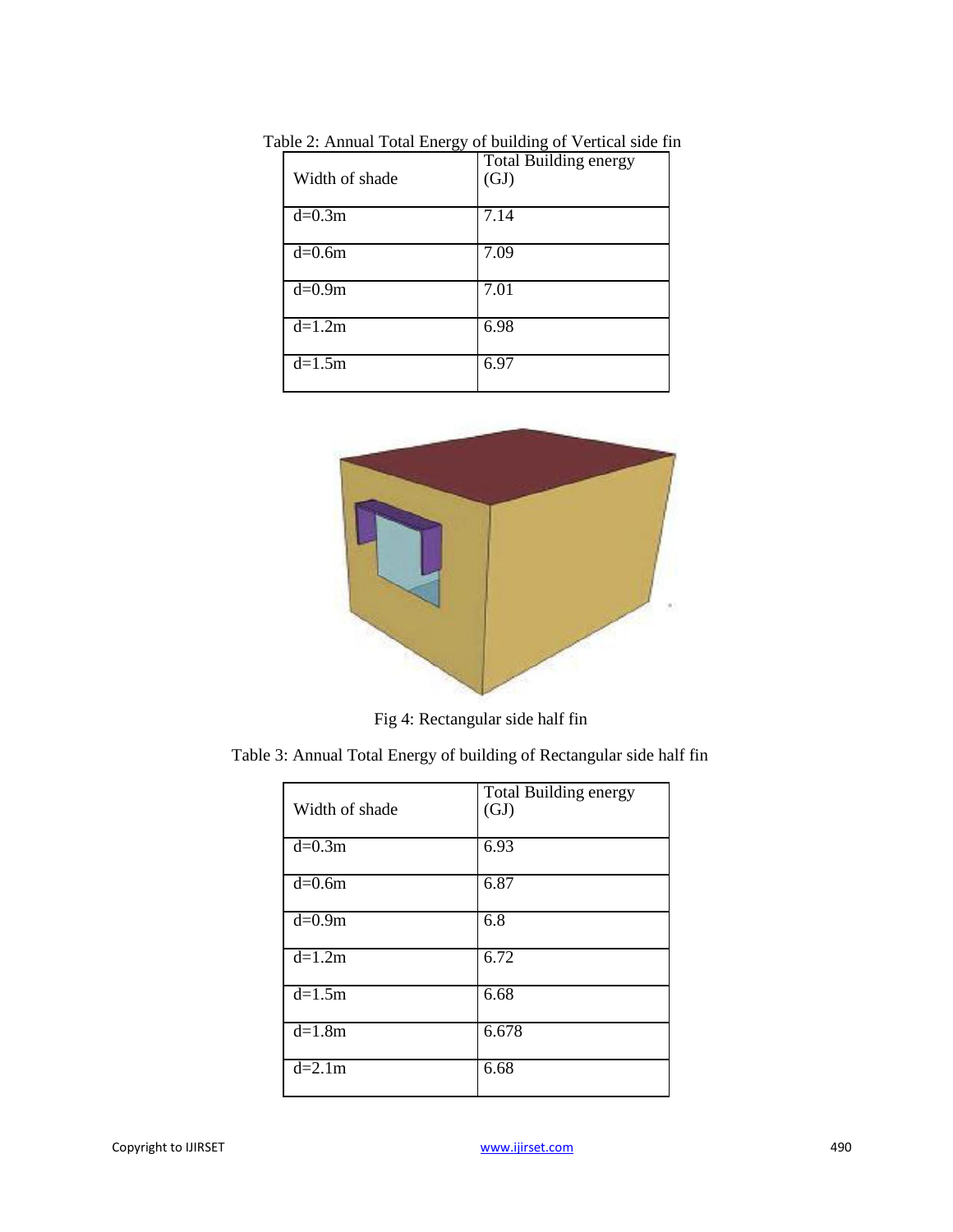

Fig 5: Arc + Triangular side fin

Table 4: Annual Total Energy of building of Arc +Triangular side fin

| Width of shade | <b>Total Building energy</b><br>(GJ) |
|----------------|--------------------------------------|
| $d=0.3m$       | 6.93                                 |
| $d=0.6m$       | 6.76                                 |
| $d=0.9m$       | 6.682                                |
| $d=1.2m$       | 6.68                                 |
| $d=1.5m$       | 6.68                                 |



Fig 6: Triangular shade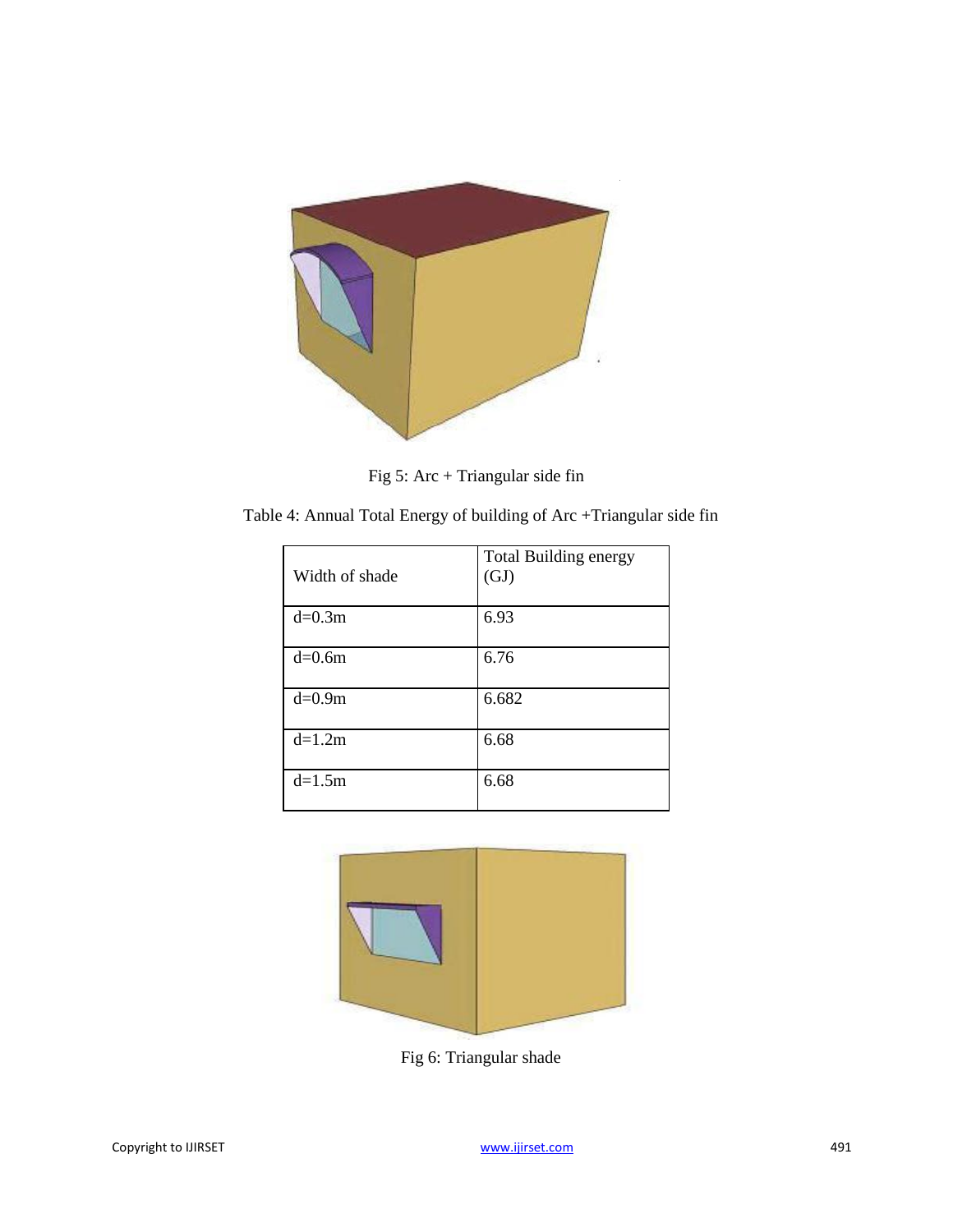| Width of shade | <b>Total Building energy</b><br>(GJ) |
|----------------|--------------------------------------|
| $d=0.3m$       | 6.77                                 |
| $d=0.6m$       | 6.682                                |
| $d=0.9m$       | 6.68                                 |
| $d=1.2m$       | 6.75                                 |
| $d=1.5m$       | 6.674                                |

Table 5: Annual Total Energy of building of Triangular shade

# **3.3DIAMOND JUBILEE HALL COLLEGE OF ENGINEERING TRIVANDRUM - case study 2**



Fig 7: Diamond Jubilee Hall at College of Engineering



Fig 8: Diamond Jubilee Hall at College of Engineering Trivandrum-case study 2(with Triangular shade)